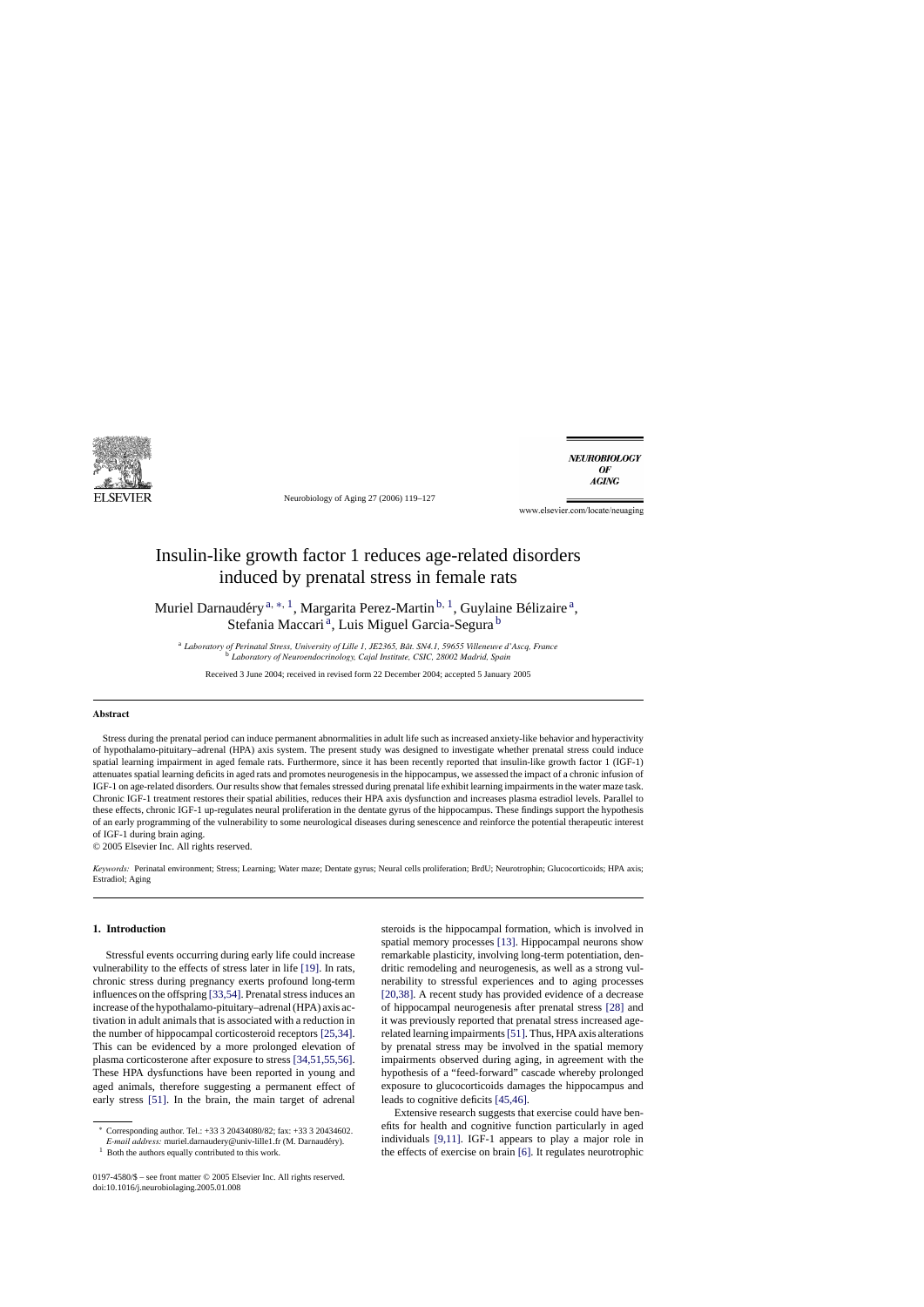response after injury [\[7\],](#page--1-0) brain vasculature [\[47\],](#page--1-0) brain glucose consumption [\[8\], i](#page--1-0)ncreases mRNA of brain-derived neurotrophic factor [\[6\]](#page--1-0) and stimulates hippocampal neurogenesis [\[2,50\].](#page--1-0) Interestingly, aging is associated with reductions in the plasma and brain levels of IGF-1 [\[49\].](#page--1-0)

Although considerable evidences show a link between stress, HPA axis dysfunction, memory disorders and aging, only one study has addressed the effect of prenatal stress on cognition in aged male rats [\[51\]](#page--1-0) and nothing is known on the consequences of prenatal stress in aged females. Furthermore, females are known to be more vulnerable to stress [\[24\]](#page--1-0) and exhibit an hyperactivity of the HPA axis function in comparison to male animals [\[57\]. T](#page--1-0)he aim of the present study was then to characterize the cognitive effect of prenatal stress in aged female rats and to determine whether IGF-1 could correct age-associated disorders. Therefore, we evaluated the spatial learning abilities of 24 month-old females that had been exposed to prenatal stress and we tested the effect of chronic infusions of IGF-1 on spatial performances, HPA axis function, estradiol levels and cell proliferation in the dentate gyrus.

### **2. Materials and methods**

#### *2.1. Animals and prenatal stress procedure*

Sprague Dawley female rats were maintained on a 12:12 h dark: light cycle (lights on from 8 a.m. to 8 p.m.), with free access to food and water. Manipulation of the animals was performed following the principles of laboratory animal care published by the French Ethical Committee and the rules of the European Union Normative (86/609/EEC). Special care was taken to minimize animal suffering and to set the number of animals to the minimum required. During the last week of pregnancy, from day 14 until parturition, pregnant females were individually placed in plastic transparent cylinders (7 cm diameter, 19 cm long) and exposed to bright light for 45 min [\[25,34\].](#page--1-0) Animals were submitted to such three daily stress sessions (9 a.m., 12 p.m. and 5 p.m.), whereas control pregnant females were left undisturbed in their home cages. After weaning (21 days old), the offspring were housed in groups of four and left undisturbed. A maximum of two females by litter were used to avoid any "litter effect". Animals with signs of respiratory distress or tumors were excluded. Two groups of 24 month-old animals were constituted: old control; old prenatally stressed. Moreover, a separate set of 2 month-old Sprague Dawley females (Charles River, France) was assigned to the young group.

## *2.2. Surgery*

Animals were anesthetized using ketamine (50 mg/kg, i.p.) and xylazine (5 mg/kg, i.p.). A 28-gauge steel cannula (Alzet-2004<sup>®</sup> brain infusion kit) was implanted into the right lateral ventricle (from bregma, anteroposterior: 0.8 mm, lateral: 1.5 mm; coordinates based on Paxinos and Watson [\[40\]\)](#page--1-0) and connected to an Alzet® osmotic minipump that was placed subcutaneously in the neck/shoulder region. Animals subjected to prenatal stress received either vehicle (NaCl) or recombinant human IGF-1 (GroPep, Australia), delivered at a rate of 50 ng per  $0.25 \mu l/h$  for 21 days (Fig. 1). The remaining old rats as well as a group of 2-month-old young females served as controls and were infused with NaCl.

### *2.3. Water maze*

The water maze task has been validated as a valuable index of spatial learning in aged rodents [\[14,30\].](#page--1-0) Apparatus consisted of a plastic tank, 2 m in diameter and 0.6 m in height. The tank was filled with water (22  $\pm$  2 °C) to a depth of 35 cm [\[51,52\].](#page--1-0) The platform (10 cm diameter) was 2 cm above the surface of the water during the pretraining and 3 cm below the surface of the water during spatial learning. The pool, walls and platform were all colored black and indirect lighting was used in the room, enabling the platform to be hidden from sight. Extra-maze visual cues around the room remained in a fixed position throughout the experiment.

The timeline is illustrated in Fig. 1. Before spatial learning assessment, three sessions (consisting of three daily trials) of pretraining with a visible platform were conducted in order to train the rats to swim and climb onto the platform. This procedure allows to reduce the non-cognitive components of this task (stress reactivity, motor performances) and to control any difference between experimental groups in visual or motor abilities. Four days later, preoperative spatial learning performances were evaluated using a submerged platform (positioned in a different site from the pretraining). Three sessions were conducted, each consisting of three trials with



 $\blacksquare$  chronic i.e.v. infusion with IGF-1 or NaCl (0.25µl/h)  $\blacktriangle$  BrdU injections (50 mg/kg, i.p.)

Fig. 1. Experimental design. The 24 month-old (control and subjected to prenatal stress) and 2 month-old young female rats were tested in the water maze. First, 16 days before surgery, animals received three sessions of pretraining with a visible platform, then they were evaluated for three sessions of spatial learning with a hidden platform (#1). One week later, an Alzet minipump was implanted for a chronic treatment with IGF-1 or NaCl. After 11 days of infusion, they were tested in water maze for a novel learning for two sessions (#2). After 18 days of treatment, rats were exposed 5 min in the elevated plus maze to assess anxiety levels and corticosterone secretion after stress. The same day in the afternoon, animals were injected with BrdU, then, the two consecutive days, they were treated with BrdU twice per day. Animals were killed for BrdU immunochemistry after 21 days of infusion.